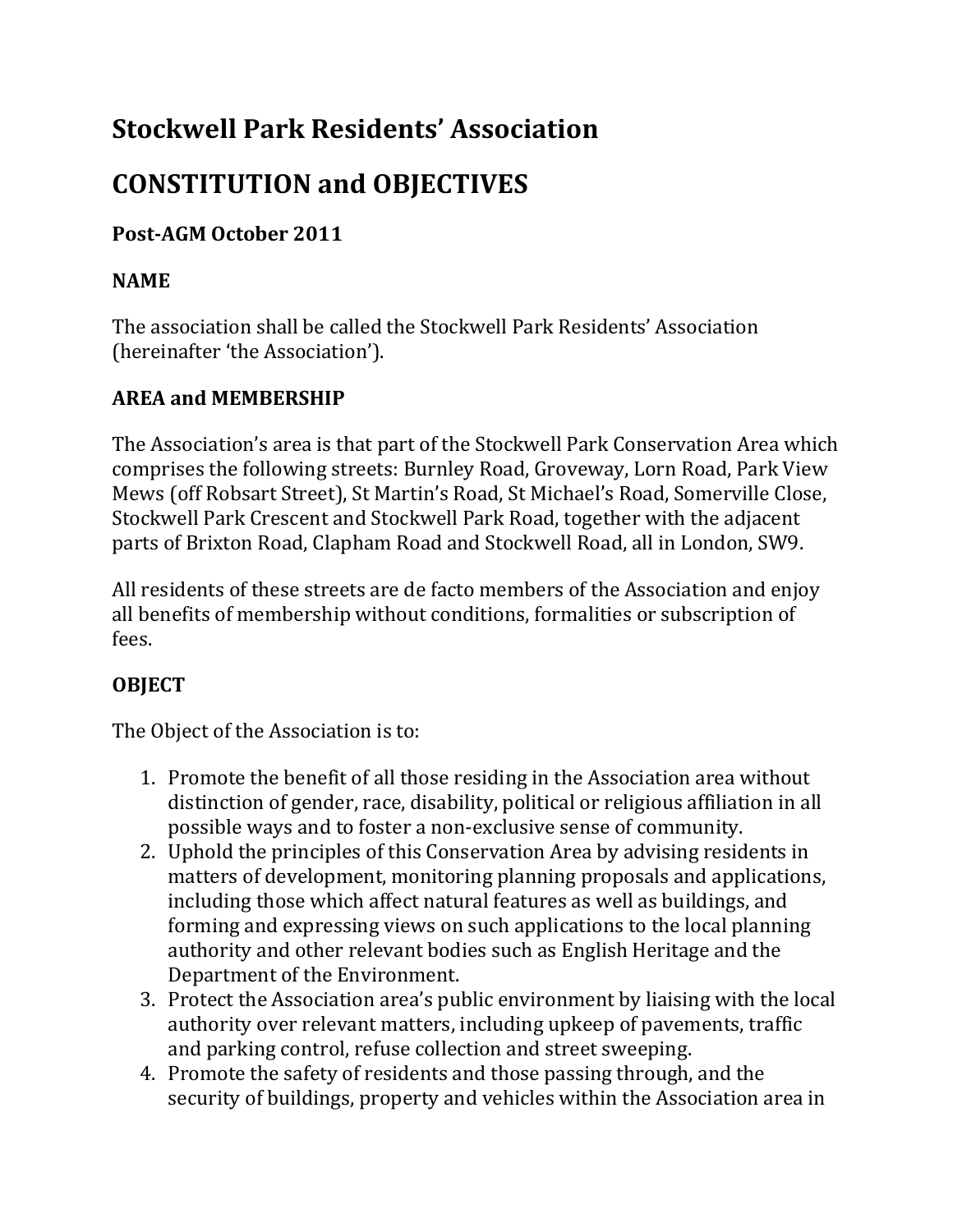conjunction with the Police through the Neighbourhood Watch scheme and the Safer Neighbourhood Panel.

- 5. Organize community activities for the enjoyment of residents, their children and guests
- 6. Raise money by voluntary donations to put on the aforementioned activities and so as to provide the greatest possible surplus for distribution to local charities.
- 7. Identify one or more representatives for each street to be available to advise residents on all aspects of the Association's services and activities as described above and to help them obtain satisfaction in matters within the Association's competence.
- 8. Promote the benefit of all those residing in the Association area without distinction of gender, race, disability, political or religious affiliation in all possible ways and to foster a non-exclusive sense of community.

#### **COMMITTEE**

- 1. The Committee of the Association shall consist of the Chair, Secretary, Treasurer, members with specific responsibilities and street representatives, meeting not less than eight times per year.
- 2. Committee members shall be proposed, seconded and elected at the Annual General Meeting each year and shall remain in office until their successors are elected at the next Annual General Meeting. Any vacancy occurring by resignation or otherwise may be filled by the Committee. Retiring members of the Committee shall be eligible for re-election.
- 3. No member of the Committee or the Association shall receive any remuneration other than the reimbursement of administrative expenses, and the income from voluntary donations and any property of the Association shall be applied only in furtherance of its objectives.

#### **ANNUAL GENERAL MEETING**

The Annual General Meeting of the Association shall be open to all residents, who will have been informed of the time and place not less than five days earlier.

It shall be held each year in October or November to transact the following business:

1. Receive the reports of the Chair and of members with specific responsibilities concerning the Association's activities during the previous year